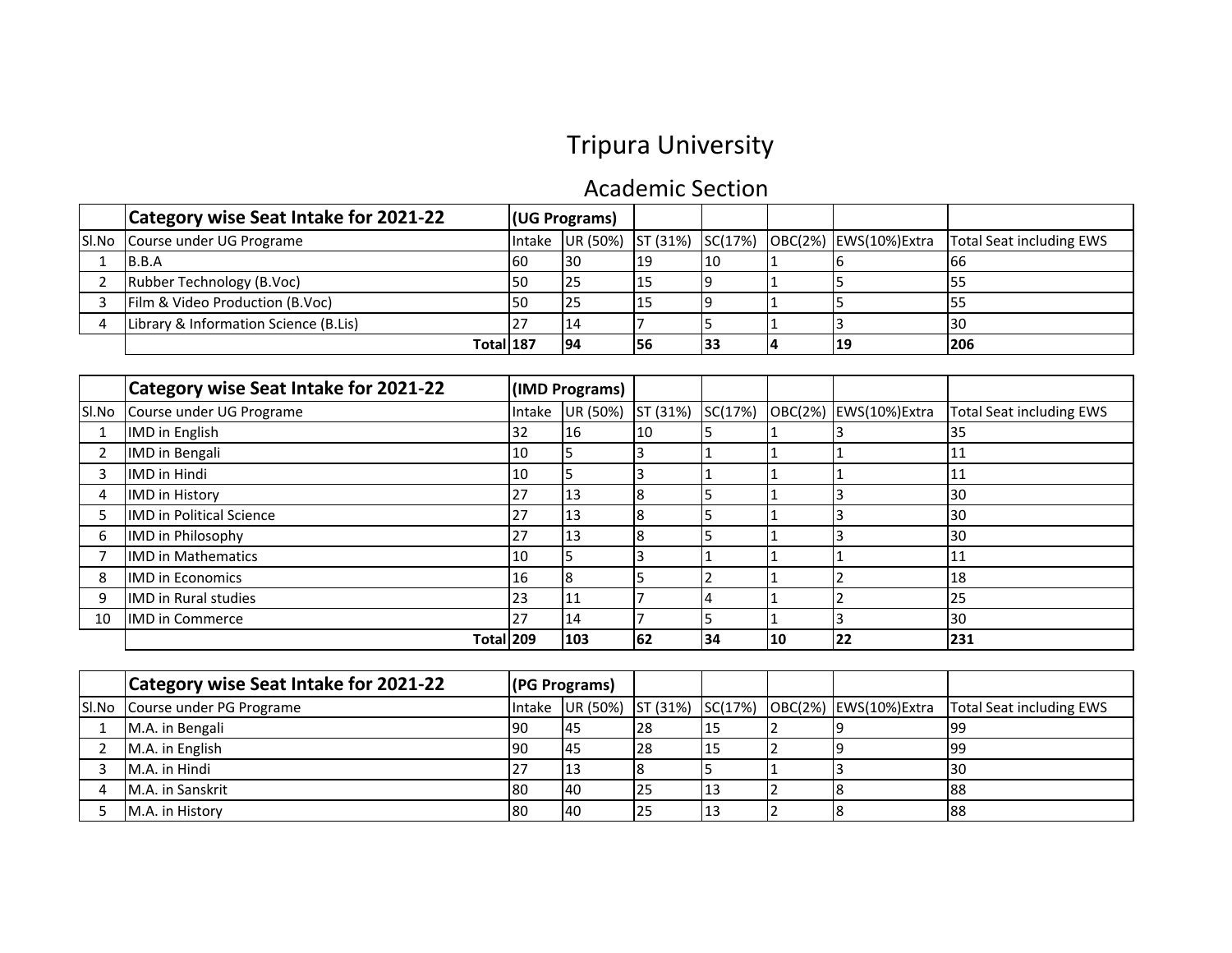| 6              | M.A. in Political Science                          | 80 | 40 | 25               | 13                       | $\overline{2}$ | 8                        | 88 |
|----------------|----------------------------------------------------|----|----|------------------|--------------------------|----------------|--------------------------|----|
| $\overline{7}$ | M.A. in Philosophy                                 | 80 | 40 | 25               | 13                       | $\mathfrak{D}$ | 8                        | 88 |
| 8              | M.A. in Psychology                                 | 20 | 10 | 6                | 3                        |                | 2                        | 22 |
| 9              | M.A. in Education                                  | 37 | 19 | 11               | 6                        |                | 3                        | 40 |
| 10             | M.A. in Sociology                                  | 37 | 19 | 11               | 6                        |                | 3                        | 40 |
| 11             | M.A. / M.Sc. In Economics                          | 46 | 23 | 14               | 8                        |                |                          | 50 |
| 12             | M.A. in Rural Studies                              | 46 | 23 | 14               | 8                        |                | 4                        | 50 |
| 13             | M.A. in Journalism in Mass Communication           | 20 | 10 | $\boldsymbol{6}$ | 3                        |                | $\overline{\phantom{a}}$ | 22 |
| 14             | M. Music (Classical Vocal)                         | 20 | 10 | 6                | 3                        |                | $\overline{2}$           | 22 |
| 15             | M. Music (Kathak Dance)                            | 20 | 10 | 6                | 3                        |                | $\overline{\phantom{a}}$ | 22 |
| 16             | M. Fine Arts (Panting)                             | 14 | 17 | $\overline{4}$   | $\overline{\phantom{0}}$ |                |                          | 15 |
| 17             | M. Fine Arts (Sculpture)                           | 14 |    | 4                | $\overline{2}$           |                |                          | 15 |
| 18             | M.Sc. in Mathematics                               | 50 | 25 | 15               | 9                        |                | 5                        | 55 |
| 19             | M.Sc. in Statistics                                | 16 | 8  | 5                | $\overline{2}$           |                | $\mathfrak{p}$           | 18 |
| 20             | M.Sc. in Physics                                   | 32 | 16 | 10               | 5                        |                | 3                        | 35 |
| 21             | M.Sc. in Chemistry                                 | 35 | 17 | 11               | 6                        |                | 3                        | 38 |
| 22             | M.Sc. in Botany                                    | 27 | 14 | 8                | 4                        |                |                          | 30 |
| 23             | M.Sc. in Human Physiology                          | 32 | 16 | 10               | 5                        |                |                          | 35 |
| 24             | M.Sc. in Zoology                                   | 26 | 13 | 8                | 4                        |                |                          | 29 |
| 25             | M.Sc. in Forestry & Bio Diversity                  | 27 | 14 | 8                | 4                        |                | 3                        | 30 |
| 26             | M.Sc. in Microbiology                              | 27 | 14 | 8                | 4                        |                | 3                        | 30 |
| 27             | M.Sc. in Molecular Biology & Bioinformatics        | 27 | 14 | $\overline{8}$   | 4                        |                | 3                        | 30 |
| 28             | M.A. / M.Sc. In Geography and Disaster Management  | 37 | 19 | 11               | 6                        |                | 3                        | 40 |
| 29             | M.Com                                              | 75 | 38 | 22               | 13                       | $\overline{2}$ |                          | 82 |
| 30             | M.A. in Kokborok                                   | 60 | 30 | 18               | 10                       |                | 6                        | 66 |
| 31             | M.A. in Linguistics & Tribal Language              | 20 | 10 | 6                | 3                        |                | $\overline{2}$           | 22 |
| 32             | Library & Information Science (M.Lib. Sc)          | 23 | 11 |                  | 4                        |                | 2                        | 25 |
| 33             | L.L.M                                              | 15 | 8  | 4                | 3                        |                | 1                        | 16 |
| 34             | Master of Physical Education                       | 40 | 20 | 12               | $\overline{7}$           |                | 4                        | 44 |
| 35             | <b>Master in Computer Application</b>              | 45 | 23 | 14               | $\overline{7}$           |                | 5                        | 50 |
| 36             | M.Tech. in Electrical Engineering                  | 18 | 9  | 5                | 3                        |                | 2                        | 20 |
| 37             | M.Tech. in Computer Science & Engineering          | 15 | 8  | 4                | $\overline{\phantom{0}}$ |                |                          | 17 |
| 38             | M.Tech. in Electronics & Communication Engineering | 15 | 8  | $\overline{4}$   | $\overline{\phantom{0}}$ |                | $\mathcal{P}$            | 17 |